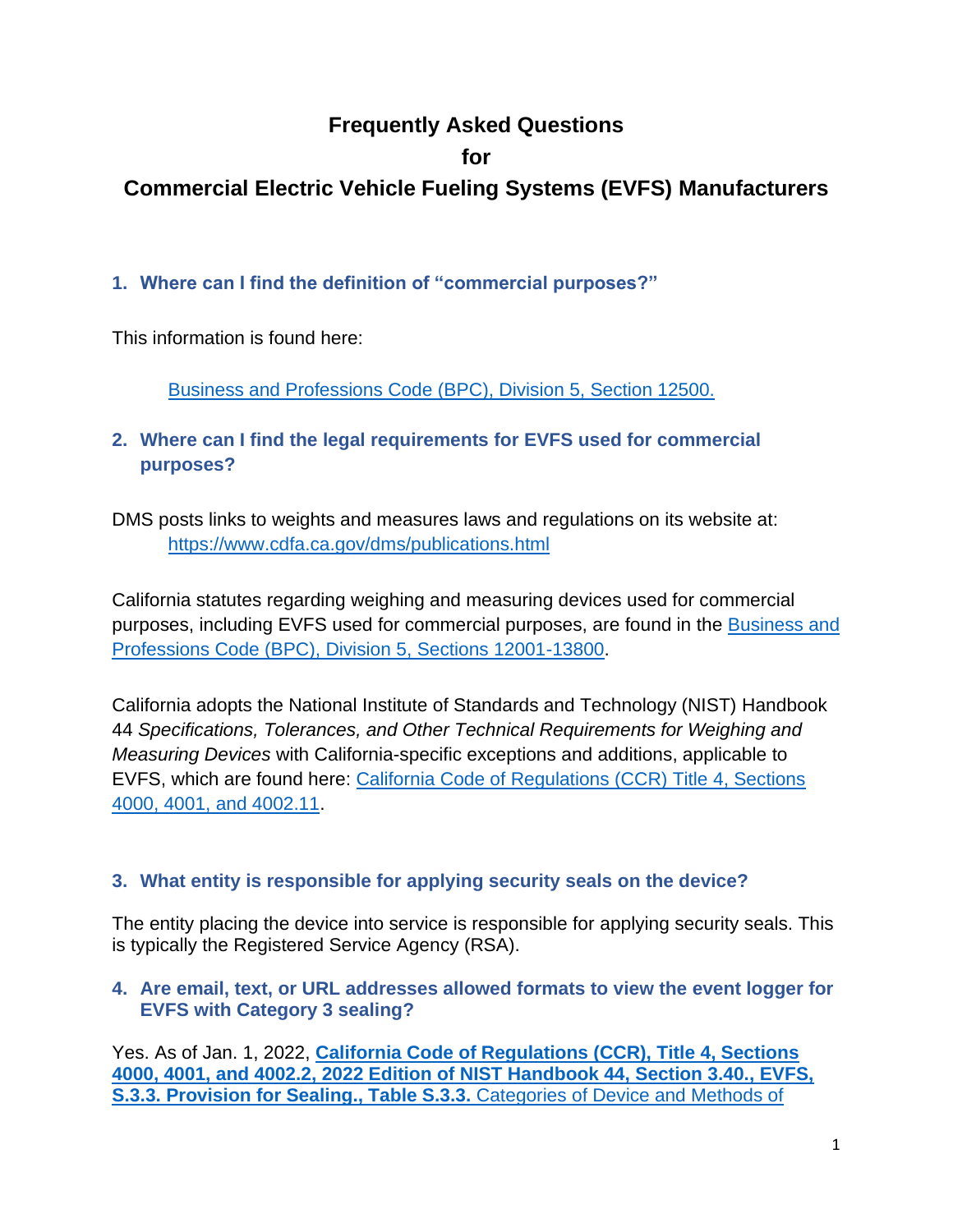[Sealing, Category 3, Method of Sealing,](https://www.cdfa.ca.gov/dms/docs/publications/2022/Part_3_Combined.pdf) "The event logger information may be provided electronically in place of or in addition to a hard copy at the time of inspection, provided the event logger information is retained in the system for future reference."

## **5. Is multi-tiered pricing allowed?**

Yes. Multi-tiered pricing is allowed and can be tested and certified if the device is capable of this feature. However, the device will be required to display all prices that may be applicable during a charging/fueling session before the customer activates the EVFS for a charging session.

### **6. Is payment (credit/debit) card activation capability required on EVFS for anonymous customers when these devices are used for commercial purposes?**

Yes. Payment (credit/debit) card options and interoperability of EVFS used for commercial purposes are required by the California Air Resources Board (CARB) EVFS Equipment Standards Regulation available at: [\[CCR § 2360\]](https://ww2.arb.ca.gov/sites/default/files/2020-06/evse_fro_ac.pdf)

For questions directly related to CARB regulation please visit the CARB website or contact CARB staff directly.

### **7. What is a reasonable refresh rate for an EVFS primary indicator display during the charging session?**

The refresh rate should be as frequent as possible (once every second or less is optimal). However, every five (5) seconds is the maximum allowed refresh rate for the primary EVFS indicator.

### **8. If the EVFS does not display the price and energy computing information continuously on one screen, can it cycle through multiple screens if all the information is provided?**

Yes. The accumulated energy and parking session fee display may be cycled in intervals. As per S.1.2. EVFS [Indicating Elements,](https://www.cdfa.ca.gov/dms/docs/publications/2022/Part_3_Combined.pdf) each screen may continue to rotate for a minimum of 15 seconds total. For example, three (3) rotating screens are shown for five (5) seconds each, each screen must rotate at least three (3) times to reflect a minimum of 15 seconds total.

## **9. Does continuous indication mean both kWh and price?**

Yes. Continuous indication means that both dispensed kWh and price are displayed as per Section 3.40. EVFS S.1.2. EVFS Indicating Elements**.**

This regulation is found here: [4 CCR § 4000 (3.40.) [S.1.2.\]](https://www.cdfa.ca.gov/dms/pdfs/field_reference_manual/3-2021_NIST_HB_44_Sections_330_-_340_-_ADA.pdf)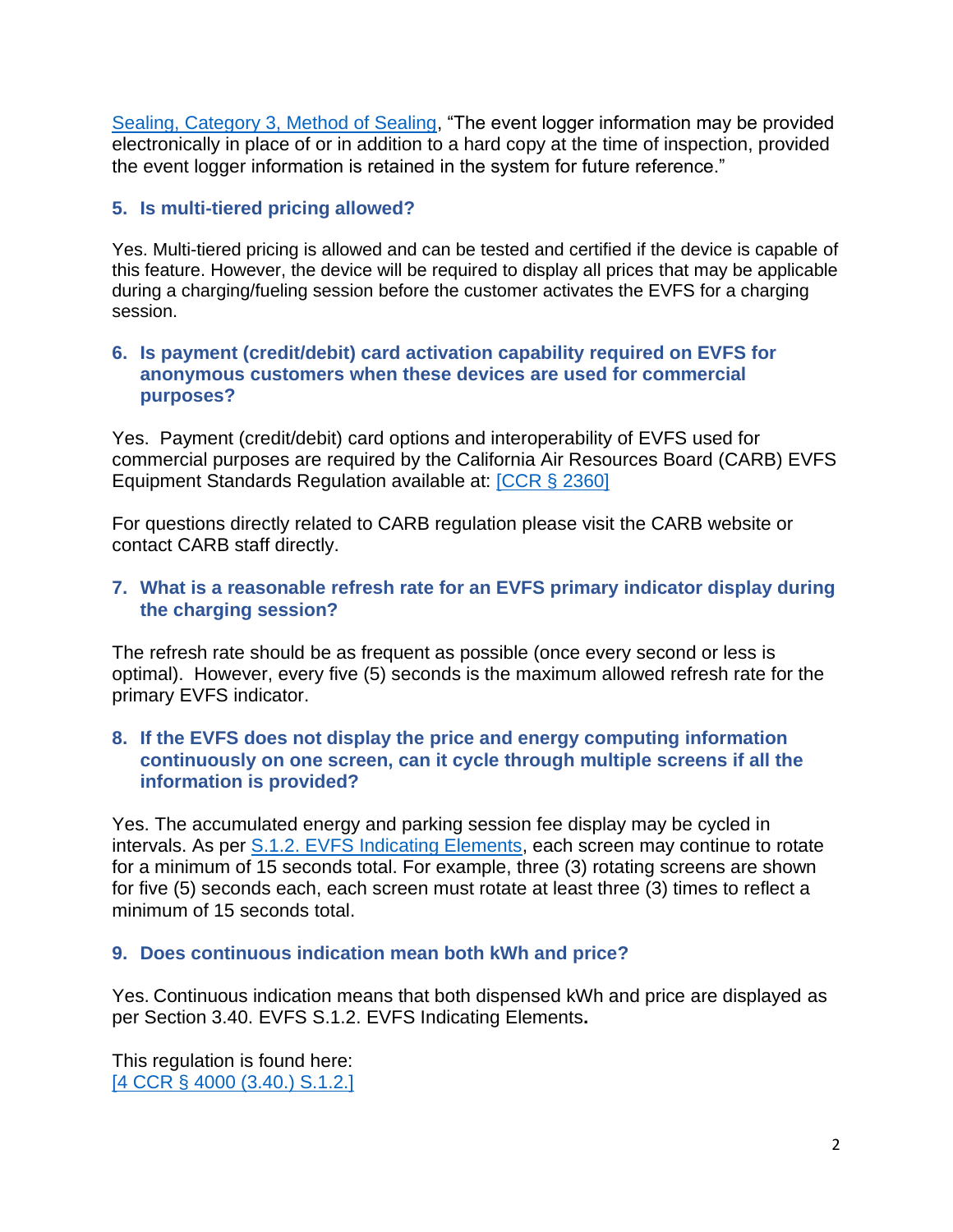### **10.Is the EVFS required to show an initial zero condition at the start of a transaction?**

Yes. The EVFS is required to show an initial zero condition for price computing and energy consumption for a minimum of 15 seconds as per Section 3.40. EVFS S.2.1. EVFS Return to Zero**.**

This regulation is found here: S.2.1. EVFS [Return to Zero.](https://www.cdfa.ca.gov/dms/pdfs/field_reference_manual/3-2021_NIST_HB_44_Sections_330_-_340_-_ADA.pdf)

### **11.How do I contact my local county office of weights and measures to register commercial EVFS?**

If the EVFS manufacturer is also the operator of the device, then it is their responsibility to register it with the local county office of weights and measures. The link to the county offices of weights and measures is available at: <http://www.cdfa.ca.gov/exec/county/countymap/>

# **12.I am a Registered Service Agency (RSA) that installs, services, and repairs EVFS. Is there a Frequently Asked Question (FAQ) document that I may access to help answer my questions?**

Yes. EVFS Registered Service Agency FAQs are located on the CDFA Division of Measurement Standards' webpage here: EVFS [RSA FAQs](https://www.cdfa.ca.gov/dms/pdfs/EVSE_RSA_FAQ.pdf)

# **Recorded Representations:**

**13.Is the physical location of the EVFS required on the receipt?**

Yes. The physical location identification is required to be on the receipt.

### **14.May an electronic receipt be by a displayed URL address that a person has to type in to get their receipt?**

No. A complete receipt must be provided directly either in printed or electronic form. A provided link to a URL is not acceptable. Receipts shall be either paper or electronic and provided onsite or after the charging session.

### **15.Where can I find specific requirements for testing new commercial EVFS designs for Type Certification?**

This information is found here:

<https://www.cdfa.ca.gov/dms/programs/ctep/ctep.html>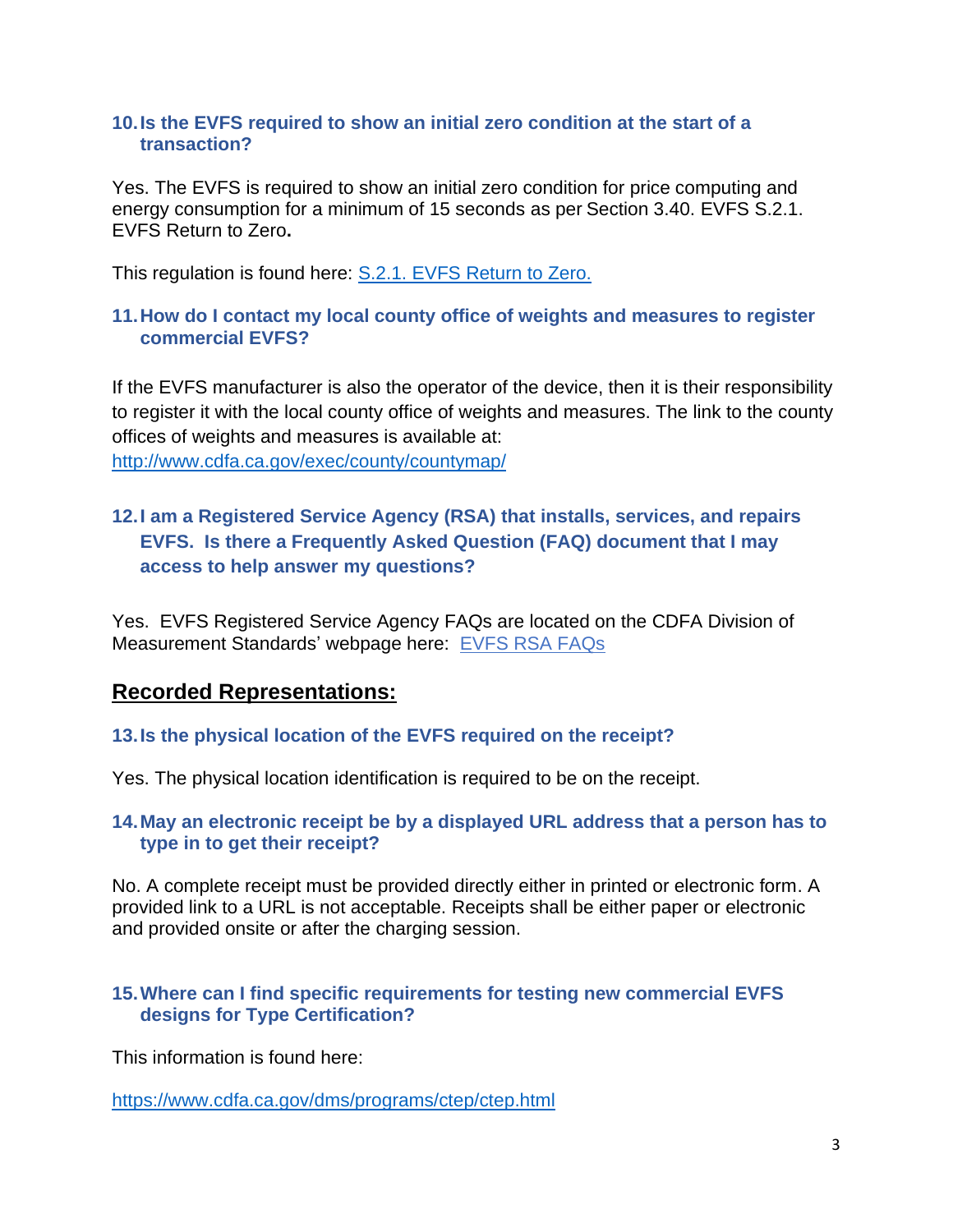# **EVFS Identification**

An EVFS is a complete system requiring a built-for-purpose hard ID badge that meets permanence requirements per code and the CTEP Checklist *[CCR §§ 4000., 4001. and](https://www.cdfa.ca.gov/dms/docs/publications/2022/Part_2_Chpt_1_2022.pdf)  [4002.1. 2020 Edition of NIST HB 44 Section 1.10.](https://www.cdfa.ca.gov/dms/docs/publications/2022/Part_2_Chpt_1_2022.pdf) G-S.1.Identification. General Code*

A hard ID Badge must be visible after the device is installed per the height requirement. G-UR.2.1.1. Visibility of Identification - *Equipment shall be installed in such a manner that all required markings are readily observable.*

### **16.Does the EVFS software version number need to be marked?**

Yes, all EVFS manufactured as of January 1, 2022, must display the software version number on the hard ID badge or be displayed on the EVFS display screen.

This regulation can be found here:  $\overline{HB}$  44 G – [S.1.Identification \(d\)](https://www.cdfa.ca.gov/dms/docs/publications/2022/Part_2_Chpt_1_2022.pdf)

Note: This applies to all devices including EVFSs regardless of whether this was included on an NTEP CC or CTEP COA due to the requirements becoming retroactive as of Jan. 1, 2022.

*G-A.5. Retroactive Requirements. – "Retroactive" requirements are enforceable for all equipment. Retroactive requirements are printed herein in upright roman type.*

### **17.Can an App. or a display screen in the electric vehicle (EV) be used as a primary indicator?**

No, the EVFS itself must have a primary indicator or a payment terminal (kiosk) can be the primary indicator.

### **18.Are back-office Point-of-Sale (POS) and payment management systems required to be type certified?**

No. The device owner/operator is responsible for any back-office POS system it is working with, and the EVFS manufacturer is responsible for ensuring their system operates correctly with any integrated back-office system.

# **Testing Standards**

**19.What testing standards are traceable to the National Institute of Standards and Technology (NIST)?**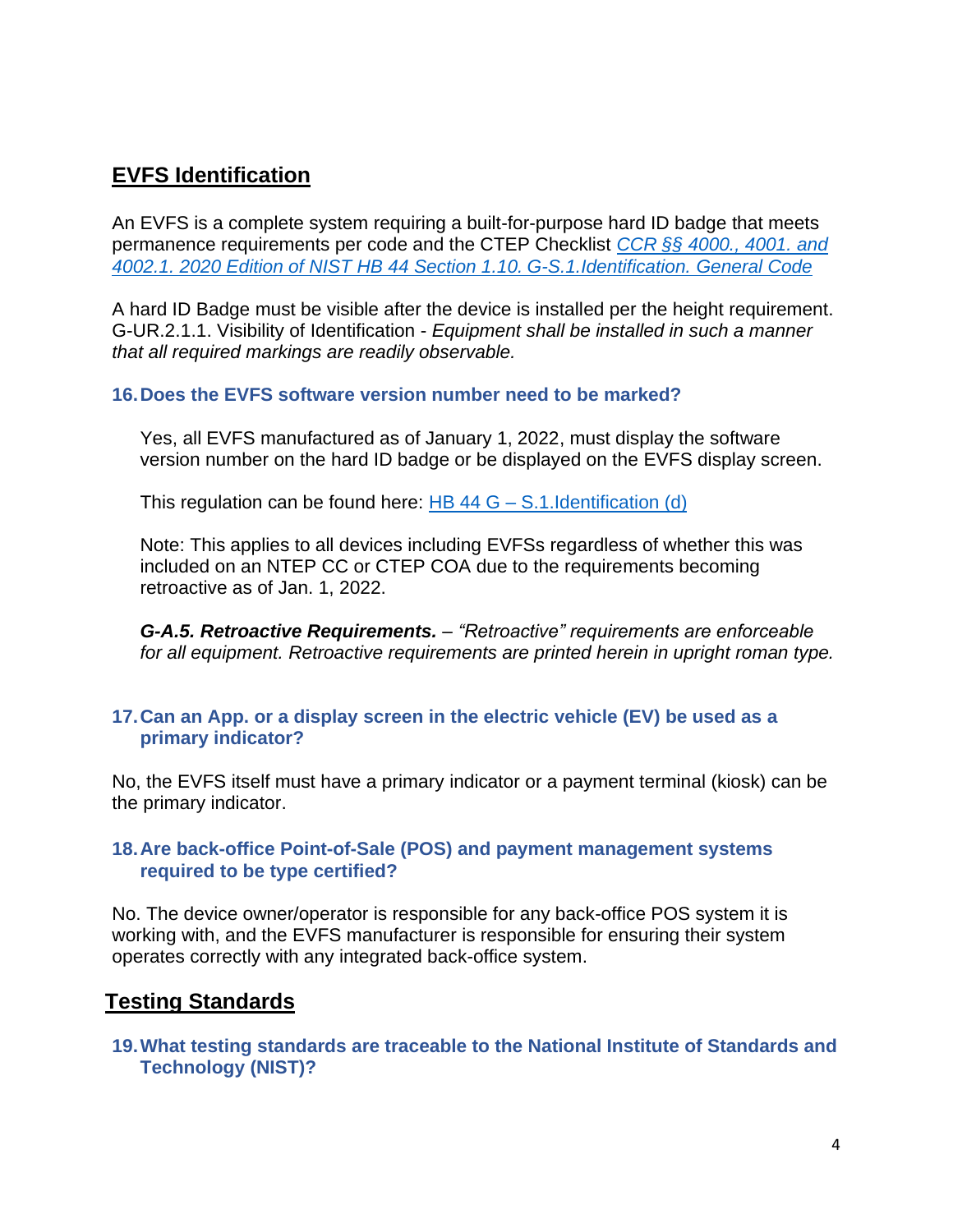The Division of Measurement Standards uses a NIST traceable field standard manufactured and certified by TESCO. However, other standards can be accepted by DMS by meeting the following requirement:

- 1. NIST traceability must be acceptable per ISO/IEC17025 by Tony Gruneisen, California Principal State Metrologist [\(anthony.gruneisen@cdfa.ca.gov\)](mailto:anthony.gruneisen@cdfa.ca.gov).
- 2. The standard must interpret the pilot signal per **Section 3.40., N.5.2.** Documentation will need to be provided to the evaluator indicating that the standard can interpret the pilot signal correctly. This will also need to be included on the Certificate of Approval (COA) under test conditions.

This regulation is found here: [Section 3.40., N.5.2. Accuracy Testing](https://www.nist.gov/system/files/documents/2021/11/30/2022-HB44-Section-3-40-22.pdf)

3. For safety concerns, the standard must be "plug-and-play." Wire connections must be safely in place with no exposed connections. This is a required operator safety issue. If the evaluator does not feel safe with using/touching the standard, then witness testing can be observed at a distance, or remotely online. For type certification, the NIST traceable standard used will be mentioned by the make and model number and a note will be added on the COA about the test conditions. The COA note will require the owner or operator to demonstrate the accuracy of testing with the local county official witnessing the initial verification of the installed commercial EVSF. See the code below for abnormal testing procedures.

This regulation is found here: [G-UR.4.4. Assistance in Testing Operations.](https://www.cdfa.ca.gov/dms/docs/publications/2022/Part_2_Chpt_1_2022.pdf)

## **Other Weights and Measures Requirements**

### **20.Where can I find the requirements for commercial device registration fees?**

The Annual Device Registration Fees statutes are found here: [BPC, Division 5,](https://leginfo.legislature.ca.gov/faces/codes_displayText.xhtml?lawCode=BPC&division=5.&title=&part=&chapter=2.&article=2.1.)  [Sections 12240 and 12241.](https://leginfo.legislature.ca.gov/faces/codes_displayText.xhtml?lawCode=BPC&division=5.&title=&part=&chapter=2.&article=2.1.)

Device Inspection Frequencies, Alternative Inspection Plans, and the Department's Administrative Fee Schedule (part of the Annual Device Registration Fee) are found here: [CCR Title 4, Sections 4070-4075.](https://govt.westlaw.com/calregs/Browse/Home/California/CaliforniaCodeofRegulations?guid=I8F470E30D45911DEA95CA4428EC25FA0&originationContext=documenttoc&transitionType=Default&contextData=(sc.Default)&bhcp=1)

## **21.Can the EVFS provide free kWh energy without being type certified?**

Yes, EVFS devices that do not charge any money or fees for dispensing electrical energy to fuel electric vehicles are not required to be type certified.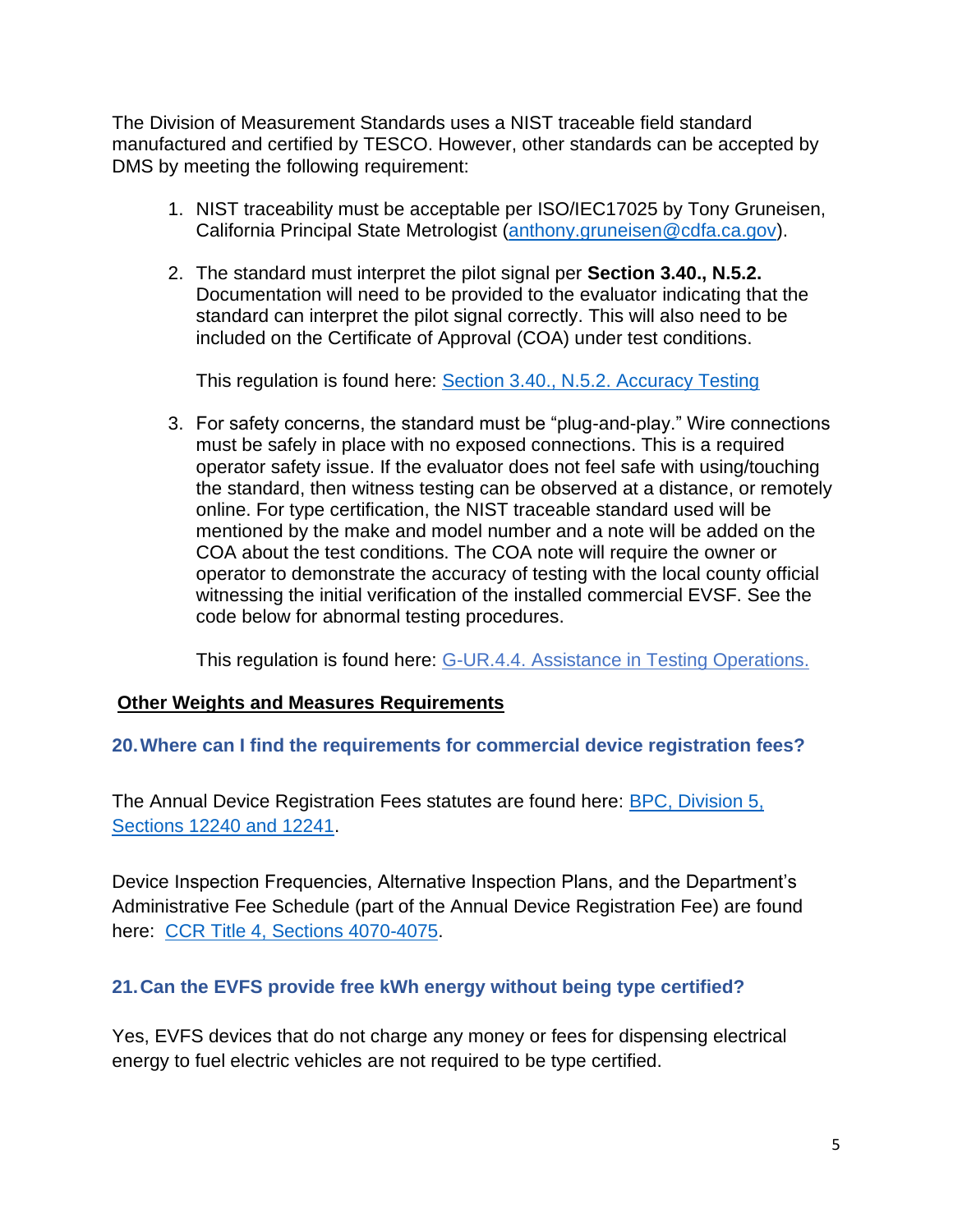## **22.For non-type certified EVFSs, are parking charges allowed?**

An EVFS that charges for parking based upon time must meet the timing device code.

This regulation can be found here: [Section 5.55 in NIST HB 44](https://www.nist.gov/system/files/documents/2021/12/06/Handbook-44e2022.pdf)

Any installed EVFS that provides electrical energy free of charge must clearly display this fact on the EVFS. Any such device would not be regulated as a commercial EVFS but may be subject to commercial device registration fees imposed by the local county office of weights and measures if the device imposes other charges such as for parking.

Once the EVFS has been type certified for parking, the application of parking fees for both during and after the charging session may be done.

Additional Information:

- DMS' CA EVFS [Reference Document](https://gcc02.safelinks.protection.outlook.com/?url=http%3A%2F%2Fwww.cdfa.ca.gov%2Fdms%2Fpdfs%2FCA_EVSE_Regulation_Reference_Document.pdf&data=04%7C01%7Cjohn.roach%40cdfa.ca.gov%7C82c4cdbe41894114bd3908d8b3636e35%7Cafdfd251a22248978cbaae68cabfffbc%7C0%7C0%7C637456586919492556%7CUnknown%7CTWFpbGZsb3d8eyJWIjoiMC4wLjAwMDAiLCJQIjoiV2luMzIiLCJBTiI6Ik1haWwiLCJXVCI6Mn0%3D%7C1000&sdata=G%2BK%2BOc1sJx65FllU%2BbtpM4j%2BeTa2MYjRFq%2F97gyskPM%3D&reserved=0). This reference document allows the viewer to compare and contrast the CA regulation with the current edition of NIST Handbook 44, Section 3.40. Electric Vehicle Fueling Systems
- Links to the unedited current edition of NIST Handbook 44, [Sections 1.10.](https://www.nist.gov/system/files/documents/2021/11/30/2022-HB44-Section-1-10-22.pdf)  [General Code](https://www.nist.gov/system/files/documents/2021/11/30/2022-HB44-Section-1-10-22.pdf) and [3.40. Electric Vehicle Fueling Systems.](https://www.nist.gov/system/files/documents/2021/11/30/2022-HB44-Section-3-40-22.pdf)
- DMS' rulemaking activity is available at [https://www.cdfa.ca.gov/dms/regulations.html](https://gcc02.safelinks.protection.outlook.com/?url=https%3A%2F%2Fwww.cdfa.ca.gov%2Fdms%2Fregulations.html&data=04%7C01%7Cjohn.roach%40cdfa.ca.gov%7C82c4cdbe41894114bd3908d8b3636e35%7Cafdfd251a22248978cbaae68cabfffbc%7C0%7C0%7C637456586919512467%7CUnknown%7CTWFpbGZsb3d8eyJWIjoiMC4wLjAwMDAiLCJQIjoiV2luMzIiLCJBTiI6Ik1haWwiLCJXVCI6Mn0%3D%7C1000&sdata=oTG50K2%2FFH3SrUB%2FqzW%2BAZKOWs5WJvk9POpPA2deriY%3D&reserved=0)
- Information regarding Registered Service Agency (RSA) requirements: <https://www.cdfa.ca.gov/dms/programs/rsa/rsa.html>

# **Quick Links:**

DMS posts links to weights and measures laws and regulations on its website at: [https://www.cdfa.ca.gov/dms/publications.html](https://gcc02.safelinks.protection.outlook.com/?url=https%3A%2F%2Fwww.cdfa.ca.gov%2Fdms%2Fpublications.html&data=04%7C01%7Cjohn.roach%40cdfa.ca.gov%7C82c4cdbe41894114bd3908d8b3636e35%7Cafdfd251a22248978cbaae68cabfffbc%7C0%7C0%7C637456586919472640%7CUnknown%7CTWFpbGZsb3d8eyJWIjoiMC4wLjAwMDAiLCJQIjoiV2luMzIiLCJBTiI6Ik1haWwiLCJXVCI6Mn0%3D%7C1000&sdata=7%2FtKft%2FPeGwbx3DdLq%2FxkLKNiLv54SjZ90Q2dLYO%2FLc%3D&reserved=0)

County offices of weights and measures: <http://www.cdfa.ca.gov/exec/county/countymap/>

CARB's statute in Health and Safety Code (HSC) is: HSC Sections 44268-44268.2 [https://leginfo.legislature.ca.gov/faces/codes\\_displayText.xhtml?division=26.&chapter=8](https://gcc02.safelinks.protection.outlook.com/?url=https%3A%2F%2Fleginfo.legislature.ca.gov%2Ffaces%2Fcodes_displayText.xhtml%3Fdivision%3D26.%26chapter%3D8.7.%26part%3D5.%26lawCode%3DHSC&data=04%7C01%7Cjohn.roach%40cdfa.ca.gov%7C789981b5d38d4ece98c408d8cde458c6%7Cafdfd251a22248978cbaae68cabfffbc%7C0%7C0%7C637485727912153105%7CUnknown%7CTWFpbGZsb3d8eyJWIjoiMC4wLjAwMDAiLCJQIjoiV2luMzIiLCJBTiI6Ik1haWwiLCJXVCI6Mn0%3D%7C1000&sdata=OGoErjCQv%2B0ZtARtzhixCVb6kf8oObgOBzWRAcvRCp0%3D&reserved=0) [.7.&part=5.&lawCode=HSC](https://gcc02.safelinks.protection.outlook.com/?url=https%3A%2F%2Fleginfo.legislature.ca.gov%2Ffaces%2Fcodes_displayText.xhtml%3Fdivision%3D26.%26chapter%3D8.7.%26part%3D5.%26lawCode%3DHSC&data=04%7C01%7Cjohn.roach%40cdfa.ca.gov%7C789981b5d38d4ece98c408d8cde458c6%7Cafdfd251a22248978cbaae68cabfffbc%7C0%7C0%7C637485727912153105%7CUnknown%7CTWFpbGZsb3d8eyJWIjoiMC4wLjAwMDAiLCJQIjoiV2luMzIiLCJBTiI6Ik1haWwiLCJXVCI6Mn0%3D%7C1000&sdata=OGoErjCQv%2B0ZtARtzhixCVb6kf8oObgOBzWRAcvRCp0%3D&reserved=0)